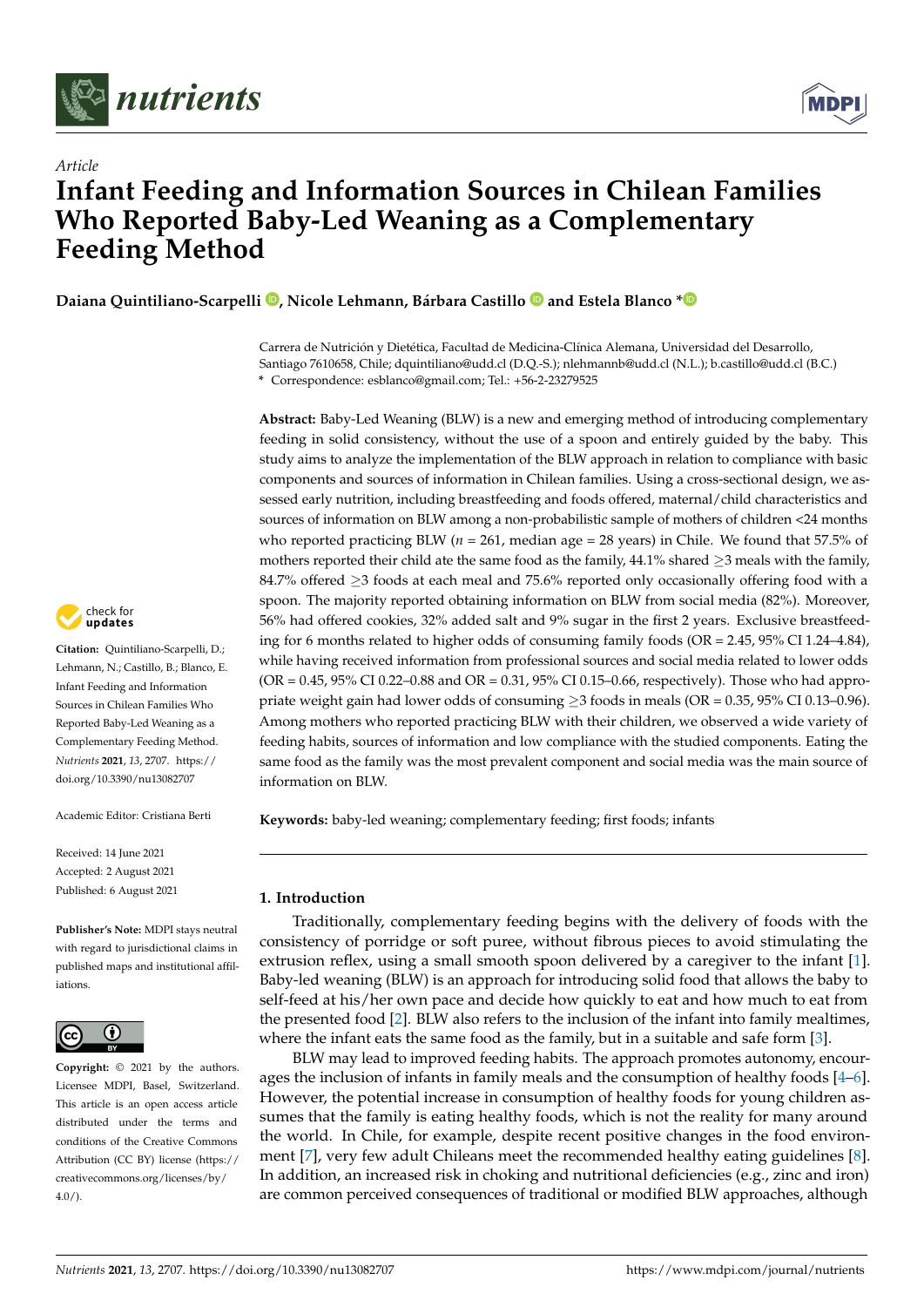that is not necessarily supported by evidence [\[9\]](#page-7-7). Another important challenge of adopting the method may be the lack of education on the part of health providers or hesitancy to recommend it.

Several studies have characterized samples that practice BLW, comparing them to those who practice more traditional complementary feeding practices, focusing primarily on maternal characteristics. Mothers who practice BLW tend to have a high level of education, exercise less control over food intake, use less emotional feeding and worry less about their child's weight compared to their non-BLW counterparts [\[10](#page-7-8)[–12\]](#page-8-0). Some evidence is also available on the first foods offered by families who practice BLW and their sources of information. One study reported that foods offered include fruits and vegetables, pastas and potatoes and that BLW families obtain information to guide feeding practices from the internet and social media [\[13\]](#page-8-1).

In the last decade, there has been an increase in families around the world who decide to feed their children using the BLW approach. However, relatively little is known with respect to what elements of the approach are most followed among families who report BLW practices and what infant and maternal characteristics might relate to adherence. In addition, there is little information on families in Latin America that practice BLW [\[14\]](#page-8-2). Therefore, the objective of this study was to explore these factors (maternal education and working status, type of birth, breastfeeding, infant weight gain and sources of information on BLW) among a sample of Chilean mothers who self-identified as practicing BLW.

#### **2. Materials and Methods**

An exploratory cross-sectional study was carried out with a non-random sample of mothers of children younger than 24 months who self-reported having practiced BLW with their children who were born at term  $(\geq 37$  weeks' gestation) and residing in Chile. Data collection was conducted between August and December 2018. During this period, 364 mothers answered an online survey; 48 mothers were excluded because children were older than 24 months, 40 were excluded because the child was born preterm and 15 mothers did not live in Chile. Thus, a total of 261 participants were included.

Mothers were recruited from different social media groups (Facebook®, Instagram® and Whatsapp $\mathcal{P}(\mathcal{P})$ , information on BLW or other feeding practices was not delivered before participation. Educational material on BLW practices and recipes was sent after participation to those that provided their e-mail. Participants answered an online survey containing 47 questions, reviewed for internal validity by experts in pediatric nutrition. The survey included five sections: i. maternal sociodemographic information (e.g., age, nationality, educational level, profession and current occupation), ii. gestational and perinatal history (e.g., type of delivery, gestational age, birth weight of the child), iii. early nutrition aspects (e.g., duration of breastfeeding, first foods offered in the first two years of life), iv. sources of information on BLW (family/friends, nutritionist, pediatrician and/or midwife, social networks, television, books and others (more than one option could be selected) and v. adherence to components of BLW (described below). Most questions were asked retrospectively, for example: "what was the first food you offered to your child". The survey was anonymous and voluntary, according to the principles of the Declaration of Helsinki. The study was reviewed and approved by the Ethics Committee of the Faculty of Medicine, Clinica Alemana, Universidad del Desarrollo, Santiago (PG 56/18).

For this study, we considered adherence to three components of BLW and one related to nutritional quality: (1) infant eats the same food as the family (reference  $=$  yes); (2) number of meals shared with the family members or caregivers (reference = 3 or more); (3) frequency of spoon use (reference = infrequently/never); and (4) number of foods (reference = 3 or more food groups) offered at a main meal (e.g., breakfast, lunch or dinner). In our study, offering at least three different food groups in a main meal was used to assess nutritional quality as part of a healthy food intake based on the Chilean recommendation for children under 2 [\[15\]](#page-8-3).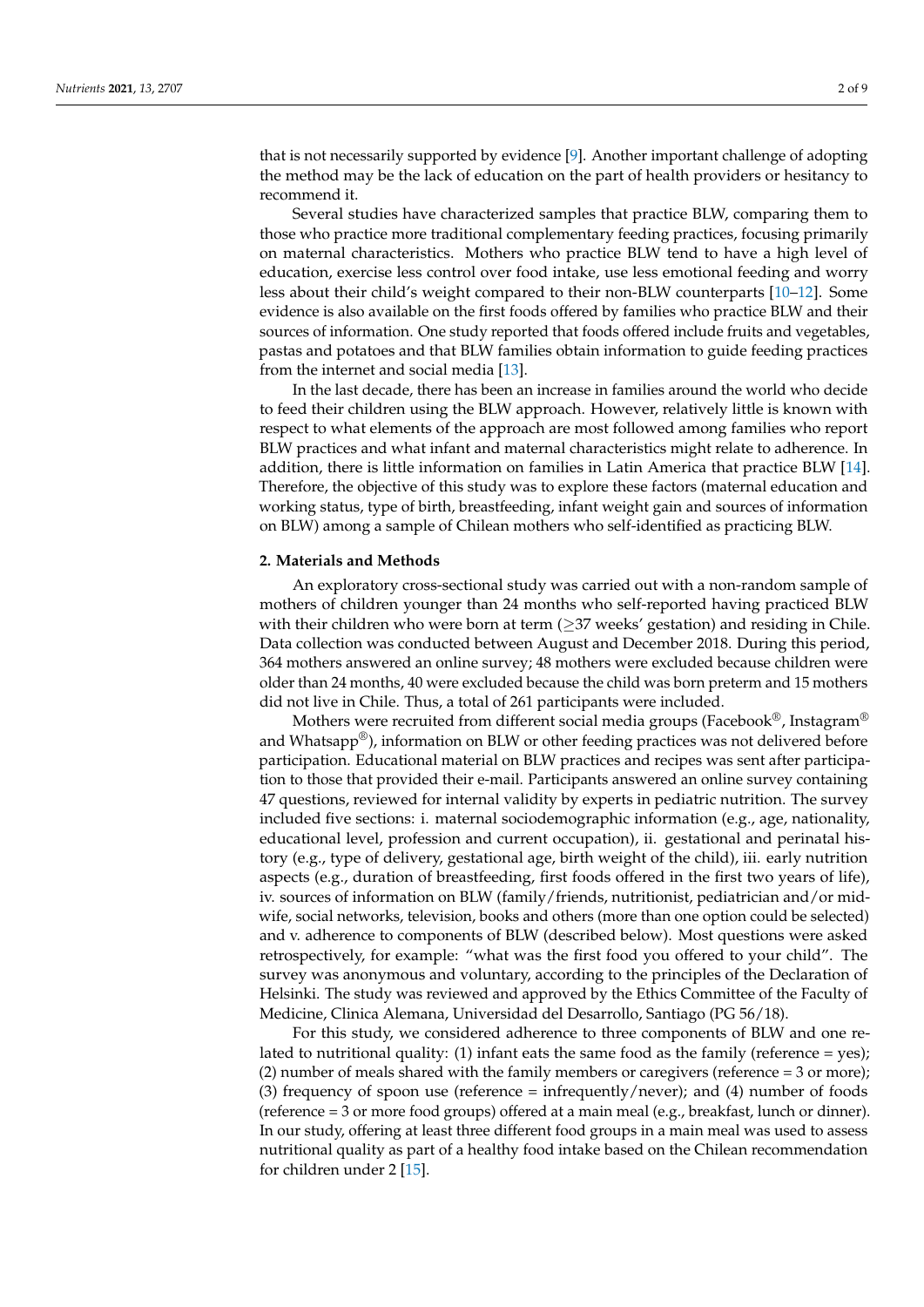## *Statistical Analysis*

Qualitative variables were presented using absolute frequency, while quantitative variables were expressed with median and interquartile range. Chi-square or Fisher's exact tests were used to test the association between foods offered in the first 2 years and each component of BLW. Multivariate logistic regression was used to assess the association between maternal/infant characteristics (maternal education and working status, type of birth, breastfeeding in the first 6 months, adequate infant weight gain) and sources of information and each of the four BLW components using a stepwise forward procedure. The variables included in the multivariate model were those with *p* < 0.20 in the univariate model. All models were adjusted for the following covariates: maternal age and education level, independent significance level. In final multivariable models, covariates with  $p > 0.05$  or multicollinearity (variance inflation factor  $> 4$ ) were removed for parsimony. Goodness of fit was measured with the Hosmer–Lemeshow test. Alpha was set at  $p < 0.05$ . Statistical analysis was carried out using STATA 13.1 for Mac.

#### **3. Results**

Mothers had a median age of 28 years (IQR = 6 years), were Chilean (96.6%), reported being employed (68.2%) and 47.1% had more than 16 years of education. The majority (82.4%) of participants reported accessing information on BLW from social media, with 19% and 18% reporting having obtained information from health professionals and friends, respectively.

Children were of average birth weight (91.9% between 2500 and 4000 g) and had been exclusively breastfed in the first 6 months of life (82.4%). During the practice of BLW, mothers reported that 78% of children experienced gagging, 28% choking and 3% suffocation. Additional information on characteristics of mothers and children is provided in Table [1.](#page-2-0) First food was given at a median age of 6.4 months ( $IQR = 0.7$ ) and BLW began at a median age of 6.9 months ( $IQR = 1.0$ ).

<span id="page-2-0"></span>

| Variables                                  | $\frac{0}{0}$ | $\mathbf n$ |
|--------------------------------------------|---------------|-------------|
| Maternal characteristics                   |               |             |
| Age, years *<br>Education                  | 28.0          | 6.1         |
| <12 years                                  | 10.0          | 26          |
| $12-16$ years                              | 42.9          | 112         |
| >16 years                                  | 47.1          | 123         |
| Paid employment                            | 68.2          | 178         |
| Child characteristics                      |               |             |
| Age, months *                              | 12.8          | 7.5         |
| Vaginal birth                              | 52.1          | 136         |
| Birth weight                               |               |             |
| $<$ 2500 g                                 | 1.2           | 3           |
| $2500 - 4000$ g                            | 91.9          | 240         |
| >4000 g                                    | 6.9           | 18          |
| Female sex                                 | 52.1          | 136         |
| Exclusive breastfeeding for up to 6 months | 82.4          | 215         |
| Food allergy                               | 16.1          | 42          |
| Appropriate growth between 6 and 12 months | 75.9          | 198         |
| Behaviors during BLW                       |               |             |
| Gagging                                    | 78.2          | 191         |
| Choking                                    | 28.4          | 74          |
| Suffocation                                | 3.1           | 8           |
| Sources of information on BLW              |               |             |
| Health professionals                       | 19.1          | 50          |
| Social media                               | 82.4          | 215         |
| Family                                     | 5.8           | 15          |
| Friends                                    | 18.4          | 48          |
| Internet                                   | 11.9          | 31          |
| Other                                      | 26.5          | 69          |

**Table 1.** Maternal and child characteristics and information sources on BLW practices.

Abbreviations: BLW, baby-led weaning; IRQ, interquartile range; \* data expressed in median and IQR.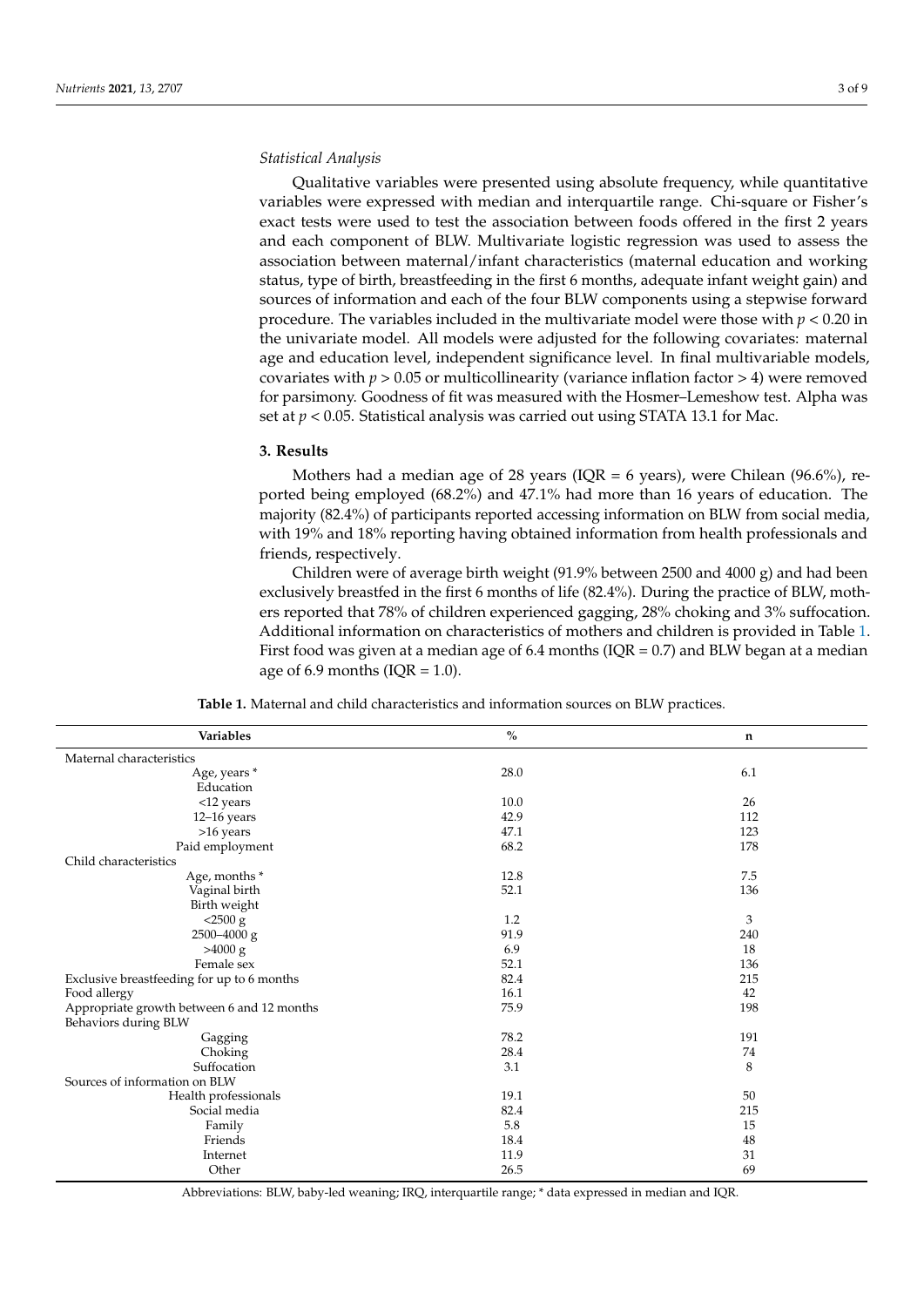## *3.1. BLW Components*

Table [2](#page-3-0) provides a description of the four components of BLW evaluated in this study. With respect to sharing of family meals, 57.5% reported that their child ate the same food as the family and 44.1% participated in at least 3 family meals per day, with the lunch meal being the most frequently shared meal (52.9%). The majority (84.7%) were offered at least 3 different types of foods at each meal (breakfast, lunch or dinner) and were offered food with a spoon only occasionally or never  $(75.6\%)$ . In this sample,  $19.2\%$   $(n = 50)$  adhered to all four components studied.

<span id="page-3-0"></span>**Table 2.** Description of components of baby-led weaning.

| <b>Variables</b>                              | $\frac{0}{0}$ | n   |
|-----------------------------------------------|---------------|-----|
| Consumes family foods                         | 57.5          | 150 |
| Shares $\geq$ 3 meals with the family per day | 44.1          | 115 |
| Which family meal shared                      |               |     |
| <b>Breakfast</b>                              | 4.2           | 11  |
| Lunch                                         | 52.9          | 138 |
| <b>Snacks</b>                                 | 18.4          | 48  |
| Tea time                                      | 5.4           | 14  |
| Dinner                                        | 13.8          | 36  |
| All meals                                     | 44.1          | 115 |
| Number of foods offered at main meals         |               |     |
| $1 - 2$                                       | 15.3          | 40  |
| $3 - 4$                                       | 65.6          | 171 |
| >4                                            | 19.1          | 50  |
| Use of spoon                                  |               |     |
| Never                                         | 28.4          | 74  |
| Occasionally (sometimes)                      | 47.2          | 123 |
| Frequently (at least once a day)              | 12.2          | 32  |
| Always                                        | 12.2          | 32  |

## *3.2. Foods Offered in the First 2 Years by BLW Component*

Nearly half of the sample (46.7%) reported offering fruit as the first food. Seventy mothers (26.8%) reported offered vegetables, 30 (11.4%) offered cereals, 20 (7.6%) offered a fruit/vegetable mix, 15 (5.7%) soft puree and 4 (1.5%) mothers reported offering meat as the first food. Infants drank 2.6 (IQR = 2.7) servings of water and 1.6 (IQR = 1.7) servings of juice per day.

Table [3](#page-4-0) provides details of foods offered in the first 2 years of life overall and by BLW component. All families reported having offered fruits and vegetables and the majority had offered cereals (94.6%), meat (86.6%), and fish/seafood (60.5%). Nearly one third of families (32.6%) reported having added salt to foods offered to infants, 8.8% added sugar and 7.7% offered honey in the first 2 years. Among families who offered juice in the first 2 years (19.9%), 32.1% of juice offered was natural. Very few families offered soda, coffee and tea to their children in the first 2 years.

Families who reported that infants consumed family foods were significantly more likely to have offered cookies in the first 2 years (63.5% vs. 46.9%), honey (11.3% vs. 2.7%) and fish/seafood (66% vs. 53.2%). They were also more likely to have added salt (38.7% vs. 24.3%) and sugar (13.3% vs. 2.7%), both *p* < 0.05. Families whose children ate at least 3 meals with the family were more likely to have been offered ham/sausage/salami com-pared to those who ate  $\langle 3 \rangle$  meals with the family (13% vs. 4.8%,  $p \langle 0.05 \rangle$ ). These families were also significantly more likely to have offered cookies (64.4% vs. 50.0%) and fish/seafood (69.6% vs. 53.4%). Nearly 90% of families whose children consumed 3 or more foods during meals had offered meat, compared to 70% of families whose children consumed  $\langle$ 3 foods during meals ( $p$   $\langle$  0.05). These families were also more likely to have offered cereal (96% vs. 85%, *p* < 0.05), cookies (60.6% vs. 32.5%, *p* < 0.05) and fish/seafood (66.1% vs. 30.0%,  $p < 0.05$ ). We did not observe any statistically significant differences in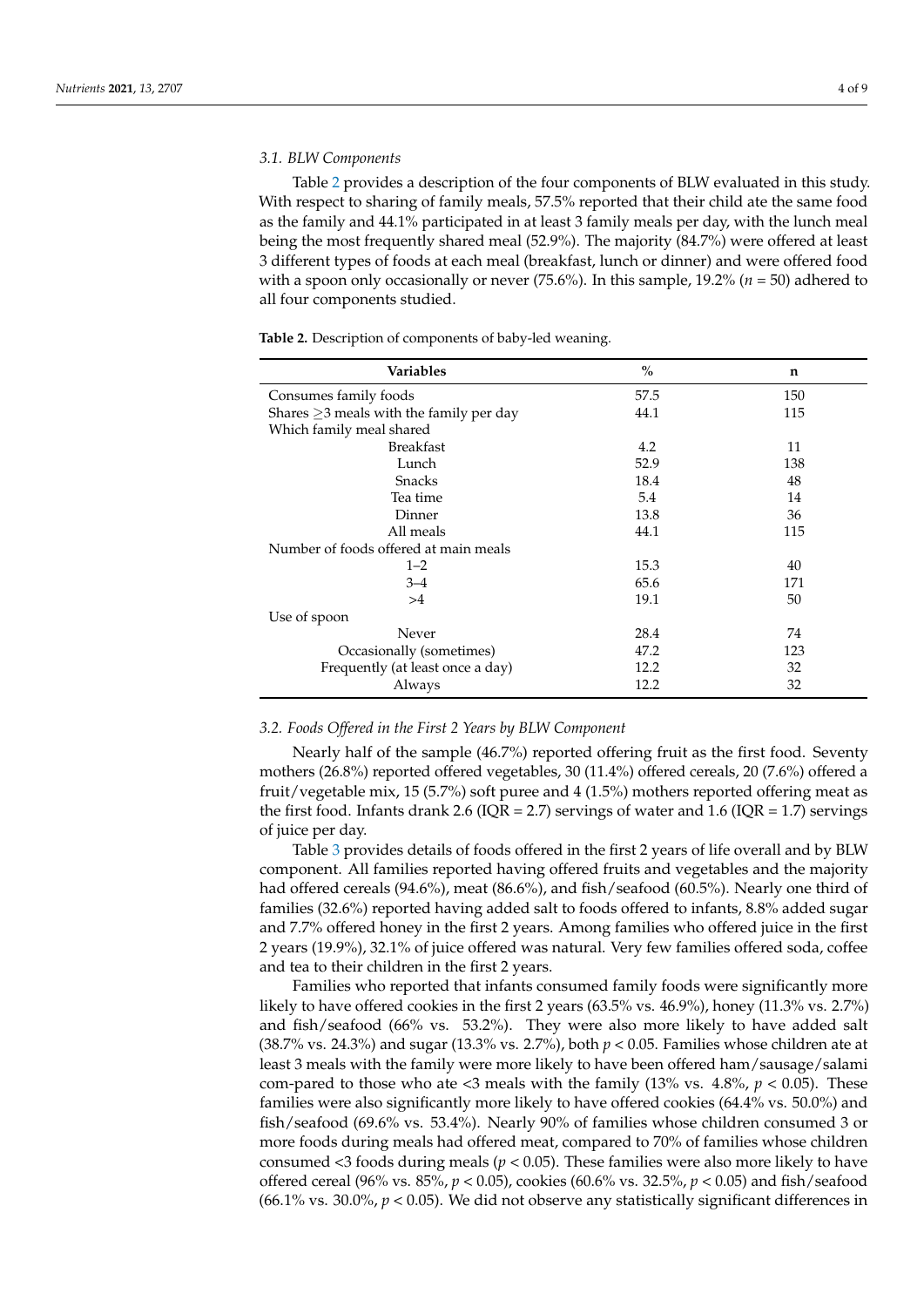the foods offered in the first 2 years when comparing families who only occasionally used a spoon versus those who used a spoon more frequently (Table [3\)](#page-4-0).

<span id="page-4-0"></span>**Food Groups <sup>1</sup> Overall Consumes Family Foods Eats** <sup>≥</sup>**3 Meals with the Family Consumes** ≥**3 Foods in a Main Meal Does not Use a Spoon Frequently**  $n = 261$  Yes **(***n =* **150) No (***n =* **111) Yes (***n =* **115) No (***n =* **146) Yes (***n =* **221) No (***n =* **40) Yes (***n =* **197) No (***n =* **64)** Soda 2.3 (6) 3.3 (5) 0.9 (1) 3.5 (4) 1.4 (2) 2.3 (5) 2.5 (1) 2.0 (2) 3.1 (4) Coffee and tea  $3.1 (8)$   $3.3 (5)$   $2.7 (3)$   $3.5 (4)$   $2.7 (4)$   $3.2 (7)$   $2.5 (1)$   $3.1 (6)$   $3.1 (2)$ Meat 86.6 (226) 87.3 (131) 85.6 (95) 90.4 (104) 83.6 (122) 89.6 (198) † 70.0 (28) 87.3 (172) 84.4 (54) Cereals 94.6 (247) 96.0 (144) 92.8 (103) 97.4 (112) 92.5 (135) 96.4 (213) \* 85.0 (34) 93.9 (185) 96.9 (62) Candies 11.5 (30) 14.7 (22) 7.2 (8) 13.0 (15) 10.3 (15) 11.3 (25) 12.5 (5) 12.2 (24) 9.4 (6) Ham/sausages 8.4 (22) 10.0 (15) 6.3 (7) 13.0 (15) \* 4.8 (7) 8.6 (19) 7.5 (3) 7.1 (14) 12.5 (8) Sweeteners 5.8 (15) 7.3 (11) 3.6 (4) 7.0 (8) 4.8 (7) 6.3 (14) 2.5 (1) 5.6 (11) 6.3 (4) Fruits and vegetables 100 (261) 100 (150) 100 (111) 100 (115) 100 (146) 100 (221) 100 (40) 100 (197) 100 (64) Cookies  $56.3 \,(147)$   $63.3 \,(95)^{\dagger}$   $46.9 \,(52)$   $64.4 \,(74)^{\dagger}$   $50.0 \,(73)$   $60.6 \,(134)^{\dagger}$   $32.5 \,(13)$   $55.3 \,(109)$   $59.4 \,(38)$ Juices 19.9 (52) 21.3 (32) 18.0 (20) 21.7 (25) 18.4 (27) 19.0 (42) 25.0 (10) 20.3 (40) 18.8 (12) Honey 7.7 (20)  $11.3 \times (17)^+$  2.7 (3)  $11.3 \times (13)$  4.8 (7)  $8.6 \times (19)$  2.5 (1) 7.1 (14) 9.4 (6) Fish and seafood 60.5 (158) 66.0 (99) \* 53.2 (59) 69.6 (80)  $^+$  53.4 (78) 66.1 (146)  $^+$  30.0 (12) 58.9 (116) 65.6 (42) Salty snacks 13.4 (35) 16.7 (25) 9.0 (10) 16.5 (19) 11.0 (16) 13.1 (29) 15.0 (6) 12.7 (25) 15.6 (10) Added salt 32.6 (85) 38.7 (58) \* 24.3 (27) 34.8 (40) 30.8 (45) 34.0 (75) 25.0 (10) 30.0 (59) 40.6 (26) Added sugar  $8.8(23)$   $13.3(20)$ <sup>+</sup>  $2.7(3)$   $10.4(12)$   $7.5(11)$   $9.5(21)$   $5.0(2)$   $8.1(16)$   $10.9(7)$ 

**Table 3.** Type of foods offered in the first 2 years by BLW component adherence.

<sup>1</sup> % (n); Chi-square or Fisher Exact:  $* p < 0.05$ ;  $* p < 0.01$ .

#### *3.3. Maternal Characteristics Related to Four Components of Baby-Led Weaning*

Univariate and multi-variable logistic regression models are shown in Table [4.](#page-5-0) The results of the univariate and multi-variable analyses were virtually the same. After adjusting for maternal age and education level, we identified significant associations with 2 of the 4 components: consuming family meals and consuming  $\geq$ 3 foods during meals. We identified 3 factors related to consuming family foods: breastfeeding, reporting having obtained information on BLW practices from a professional source and from social media. Specifically, exclusive breastfeeding up to 6 months related to higher odds of consuming family foods (OR = 2.45, 95% CI 1.24–4.84), while having received information from professional sources and social media related to lower odds (OR = 0.45, 95% CI 0.22–0.88 and OR = 0.31, 95% CI 0.15–0.66, respectively). For consuming  $\geq$ 3 foods during meals, in the adjusted multivariable model, we found that those who had appropriate weight gain, compared to those who gained too little or too much weight between 6 and 12 months, had lower odds of consuming  $\geq$ 3 foods in meals (OR = 0.35, 95% CI 0.13–0.96). We did not observe any statistically significant maternal or infant characteristics or reported sources of information on BLW practices that related to differential odds of eating  $\geq$ 3 meals with the family per day or frequency of spoon use (Table [4\)](#page-5-0).

**Table 4.** Logistic regression models testing associations between maternal and infant characteristics, information sources on BLW and adherence to BLW components.

| <b>Consumes Family Foods</b>            |                                                    | Eats $>$ 3 Meals with the<br><b>Family per Day</b> |                                                           | Consumes >3 Foods in a<br><b>Main Meal</b> |                                                    | Does not Use a<br>Spoon Frequently             |                                                  |
|-----------------------------------------|----------------------------------------------------|----------------------------------------------------|-----------------------------------------------------------|--------------------------------------------|----------------------------------------------------|------------------------------------------------|--------------------------------------------------|
| Univariate<br>OR<br>$(95\% \text{ CI})$ | Adjusted <sup>+</sup><br>OR<br>$(95\% \text{ CI})$ | Univariate<br>OR<br>$(95\% \text{ CI})$            | Adjusted <sup>+</sup><br><b>OR</b><br>$(95\% \text{ CI})$ | Univariate<br>OR<br>$(95\% \text{ CI})$    | Adjusted <sup>+</sup><br>OR<br>$(95\% \text{ CI})$ | Univariate<br><b>OR</b><br>$(95\% \text{ CI})$ | Adjusted $+$<br><b>OR</b><br>$(95\% \text{ CI})$ |
| 0.68                                    |                                                    | 0.97                                               |                                                           | 0.68                                       |                                                    | 1.68                                           |                                                  |
| $(0.40 - 1.16)$                         |                                                    | $(0.57 - 1.63)$                                    |                                                           | $(0.31 - 1.46)$                            |                                                    | $(0.94 - 3.02)$                                |                                                  |
| 0.99                                    |                                                    | 1.07                                               |                                                           | 1.40                                       |                                                    | 0.95                                           |                                                  |
| Vaginal birth<br>$(0.61 - 1.62)$        |                                                    | $(0.66 - 1.74)$                                    |                                                           | $(0.71 - 2.75)$                            |                                                    | $(0.54 - 1.67)$                                |                                                  |
| 2.22                                    | 2.45                                               | 0.64                                               |                                                           | 1.71                                       |                                                    | 1.11                                           |                                                  |
| $(1.16 - 4.23)$                         | $(1.24 - 4.84)$                                    | $(0.36 - 1.16)$                                    |                                                           | $(0.77 - 3.81)$                            |                                                    | $(0.53 - 2.29)$                                |                                                  |
|                                         |                                                    |                                                    |                                                           |                                            |                                                    |                                                |                                                  |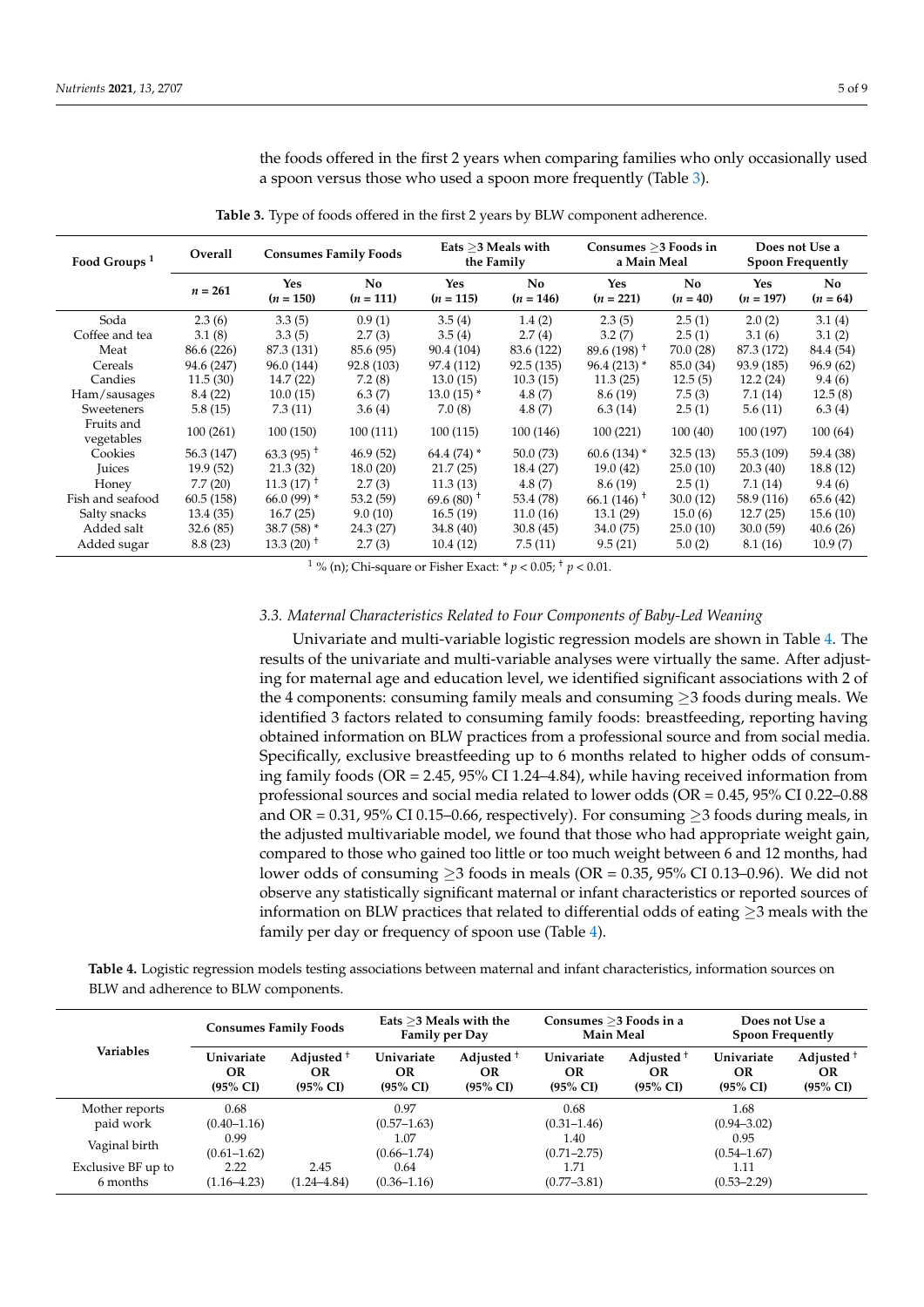<span id="page-5-0"></span>

| <b>Variables</b>    | <b>Consumes Family Foods</b>             |                                                           | Eats $>$ 3 Meals with the<br><b>Family per Day</b> |                                                     | Consumes $>3$ Foods in a<br><b>Main Meal</b>   |                                                     | Does not Use a<br><b>Spoon Frequently</b>      |                                                     |
|---------------------|------------------------------------------|-----------------------------------------------------------|----------------------------------------------------|-----------------------------------------------------|------------------------------------------------|-----------------------------------------------------|------------------------------------------------|-----------------------------------------------------|
|                     | Univariate<br>OR.<br>$(95\% \text{ CI})$ | Adjusted <sup>+</sup><br><b>OR</b><br>$(95\% \text{ CI})$ | Univariate<br>OR.<br>$(95\% \text{ CI})$           | Adjusted <sup>+</sup><br>OR.<br>$(95\% \text{ CI})$ | Univariate<br><b>OR</b><br>$(95\% \text{ CI})$ | Adjusted <sup>+</sup><br>OR.<br>$(95\% \text{ CI})$ | Univariate<br><b>OR</b><br>$(95\% \text{ CI})$ | Adjusted <sup>+</sup><br>OR.<br>$(95\% \text{ CI})$ |
| Appropriate         | 1.01                                     |                                                           | 0.83                                               |                                                     | 0.40                                           | 0.35                                                | 0.95                                           |                                                     |
| infant growth       | $(0.57 - 1.81)$                          |                                                           | $(0.47 - 1.46)$                                    |                                                     | $(0.15 - 1.07)$                                | $(0.13 - 0.96)$                                     | $(0.49 - 1.85)$                                |                                                     |
| Information sources |                                          |                                                           |                                                    |                                                     |                                                |                                                     |                                                |                                                     |
| Professionals       | 0.59                                     | 0.44                                                      | 0.83                                               |                                                     | 1.64                                           |                                                     | 1.08                                           |                                                     |
|                     | $(0.31 - 1.12)$                          | $(0.22 - 0.88)$                                           | $(0.44 - 1.58)$                                    |                                                     | $(0.61 - 4.44)$                                |                                                     | $(0.51 - 2.27)$                                |                                                     |
| Social media        | 0.41                                     | 0.31                                                      | 1.43                                               |                                                     | 0.99                                           |                                                     | 1.64                                           |                                                     |
|                     | $(0.20 - 0.84)$                          | $(0.15 - 0.66)$                                           | $(0.74 - 2.75)$                                    |                                                     | $(0.41 - 2.40)$                                |                                                     | $(0.82 - 3.28)$                                |                                                     |
|                     | 0.84                                     |                                                           | 1.48                                               |                                                     | 0.71                                           |                                                     | 1.32                                           |                                                     |
| Family              | $(0.29 - 2.38)$<br>$(0.52 - 4.22)$       |                                                           |                                                    | $(0.19 - 2.63)$                                     |                                                | $(0.36 - 4.83)$                                     |                                                |                                                     |
| 1.16<br>Friends     |                                          |                                                           | 1.09                                               |                                                     | 1.70                                           |                                                     | 0.97                                           |                                                     |
|                     | $(0.61 - 2.20)$                          |                                                           | $(0.58 - 2.05)$                                    |                                                     | $(0.63 - 4.57)$                                |                                                     | $(0.47 - 2.00)$                                |                                                     |
| Internet            | 2.45                                     |                                                           | 1.51                                               |                                                     | 2.98                                           |                                                     | 0.97                                           |                                                     |
|                     | $(1.06 - 5.69)$                          |                                                           | $(0.72 - 3.18)$                                    |                                                     | $(0.68 - 13.01)$                               |                                                     | $(0.41 - 2.28)$                                |                                                     |
| Other               | 1.62                                     |                                                           | 1.41                                               |                                                     | 2.43                                           |                                                     | 1.07                                           |                                                     |
|                     | $(0.85 - 3.08)$                          |                                                           | $(0.77 - 2.61)$                                    |                                                     | $(0.82 - 7.17)$                                |                                                     | $(0.52 - 2.20)$                                |                                                     |

**Table 4.** *Cont.*

† All models were adjusted for maternal age and education level. OR: odds ratio; CI: confidence interval; BF: breastfeeding.

## **4. Discussion**

Our study provides evidence regarding how BLW is being practiced, considering maternal and infant characteristics, sources of information and eating habits among a sample of Chilean women, similar to samples evaluated in other contexts [\[16–](#page-8-4)[18\]](#page-8-5), who reported adhering, at least partially, to the practice. There is no single, gold-standard definition on what BLW practice should be. Based on the literature, we evaluated three BLW components (eating the same food as the family; sharing at least three meals with family/caregivers; infrequent spoon use) and a measure of meal quality (three or more foods offered at primary meals). We observed a variety of eating habits among families and, despite reporting using the BLW method, families had low adherence to the components evaluated.

Our study showed that the most common source of information about BLW was social media. In Chile, the increasing popularity of the BLW practice is evident in social media; however, few health professionals have received formal training on the BLW approach, thus, as we reported here, information received by mothers seemed to come largely from informal and potentially non-scientific sources. A study conducted in 2019 among Chilean primary-care nutritionists revealed that 61.7% did not have the knowledge to guide parents about the BLW approach [\[19\]](#page-8-6). This may be one of the reasons that families reported using social media, and not health professionals, as sources of information on BLW practices. As health professionals begin to learn about BLW and how to implement the practice in accordance with local food guidelines, families may change their information-seeking practices. At minimum, parents could be informed, in a non-judgmental way, that there is a lack of robust evidence and standardized clinical guidelines with respect to BLW.

The introduction of complementary feeding is considered a window of opportunity for the establishment of healthy eating habits in childhood and into adulthood [\[20\]](#page-8-7). In our sample of families reporting the practice of BLW, we observed that the first foods offered were fruits (46%) and vegetables (26%). Our results are in agreement with other studies that similarly show similar proportion of preference for fruits and vegetables for the first offered foods [\[4](#page-7-3)[,21\]](#page-8-8). We also identified several examples of non-age appropriate foods, liquids and additives being offered to infants according to Chilean feeding guidelines [\[15\]](#page-8-3). For example, we observed a high frequency of adding salt (32.0%), sugar (8.8%), honey (7.7%) or sweeteners to children's food during the first two years of life. These habits are in conflict with national and international guidelines because they have been associated with poor dietary patterns [\[22\]](#page-8-9). Consumption of salt, sugar, sweetener and honey in children younger than 2 years of age has been associated with obesity and risk of botulism [\[23,](#page-8-10)[24\]](#page-8-11).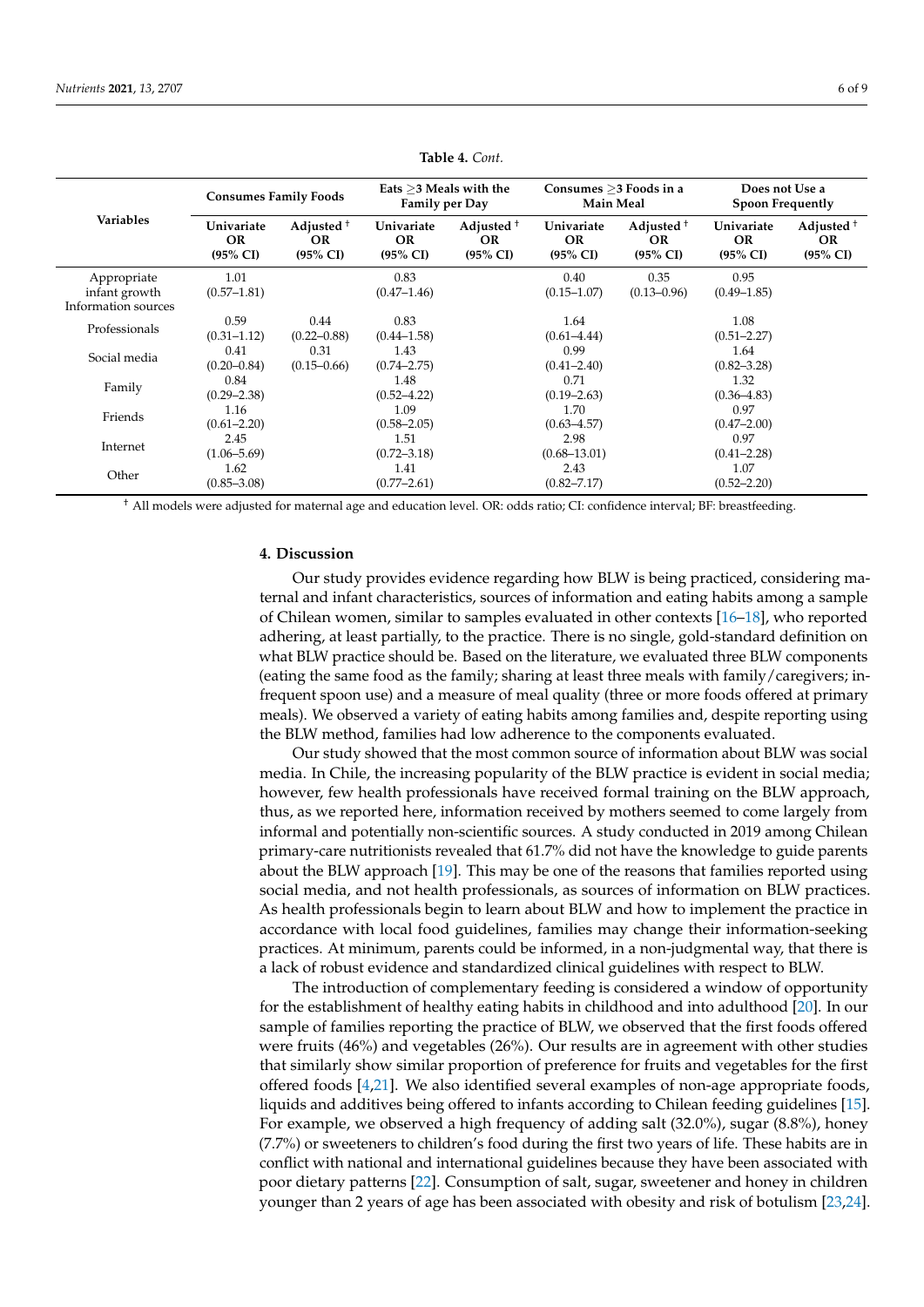This is an important consideration for health professionals who have patients reporting BLW practice. While eating meals with the family is an important component of BLW, families should be reminded that foods should be offered to infants without additives. Public health efforts may need to focus on encouraging parents to adopt a healthy family diet prior to, and in preparation for infant weaning.

Previous studies have reported that in comparison with a traditional approach for the transition from liquid to solid food, the BLW approach appears to promote a healthier diet early in life, although not necessarily reducing risks of becoming overweight [\[20,](#page-8-7)[25\]](#page-8-12). In our study we did not evaluate any other feeding approach, thus we were unable to compare between practices. We observed that families ate and shared with their infants ultra-processed foods like cookies and sausages during the first two years. These habits are similar to those reported in the results described by Rowan and Harris [\[26\]](#page-8-13), who found that families did not change their eating habits before beginning BLW with their infants, which may have negative consequences for children. If families have poor nutritional habits, it is likely that these habits are passed on to infants during BLW, as one of the key components of the BLW practice is that the children eat the same food as the family if suitable and safe. In Chile, only 5% of the population has a healthy diet, measured by compliance to the National Food Guidelines [\[9\]](#page-7-7). Thus, it may not be surprising that participants reported that their children had also eaten these ultra-processed and unhealthy foods.

In our study, less than a quarter of the sample practiced the four components evaluated. A recent cross-sectional study conducted in Spain (Galicia, *n* = 6355 mothers) showed that full adherence to BLW is low among mothers who reported following this approach: 2.1% from an overall prevalence of BLW estimated at 14.0% [\[26\]](#page-8-13). Low adherence to BLW may be related to the lack of a standardized definition of this approach, which allows for considerable heterogeneity in families who self-identify as following BLW. We also noted that despite declaring the practice of BLW, many families fed infants with purees and using a spoon. Second, in many cases, families may have started BLW practices, but without access to a knowledgeable information source, they may mix eating practices.

Among the BLW components analyzed in this study, the component that appears to be the most difficult to accomplish was eating meals as a family. One study showed this may be due to the child having an earlier bedtime or to parental work commitments [\[27\]](#page-8-14). There are multiple benefits associated with the child eating during family meals, for example: learning the importance of waiting for one's turn [\[28\]](#page-8-15). It is clear that the practice of BLW, specifically eating meals with the rest of the family, marks an initiation into the eating practices that continue for the rest of their lives.

Our multiple-variable models showed that exclusive breastfeeding and receiving information about BLW from social media were significantly associated with eating family foods. Particularly, longer breastfeeding was significantly associated with increased chances of eating the same foods as the family, on the contrary using social media as a source of information about BLW was associated with lower chances in practicing this component. In addition, breastfeeding was significantly associated with three of the four components (all but eating  $\geq$ 3 meals with the family per day), but only reached statistical significance for eating the same foods as the family. It is possible, that the point estimate for eating ≥3 meals with the family per day would have reflected the direction demonstrated for the other three components. The precision of our confidence intervals should be improved in future studies with larger sample size.

The results of our study must be interpreted considering our limitations. First, participants were recruited via social media and the survey was completed online. This method, while fast and low-cost, may have introduced selection and information bias. For example, in this select sample, over 80% exclusively breastfed for at least 6 months, a rate much higher than that of the Chilean population [\[29\]](#page-8-16). However, our results are largely in agreement with other similar studies. All the information was self-reported by mothers, which may relate to information bias. Finally, as our study was retrospective there may be information bias in the form of difficulty remembering details of first foods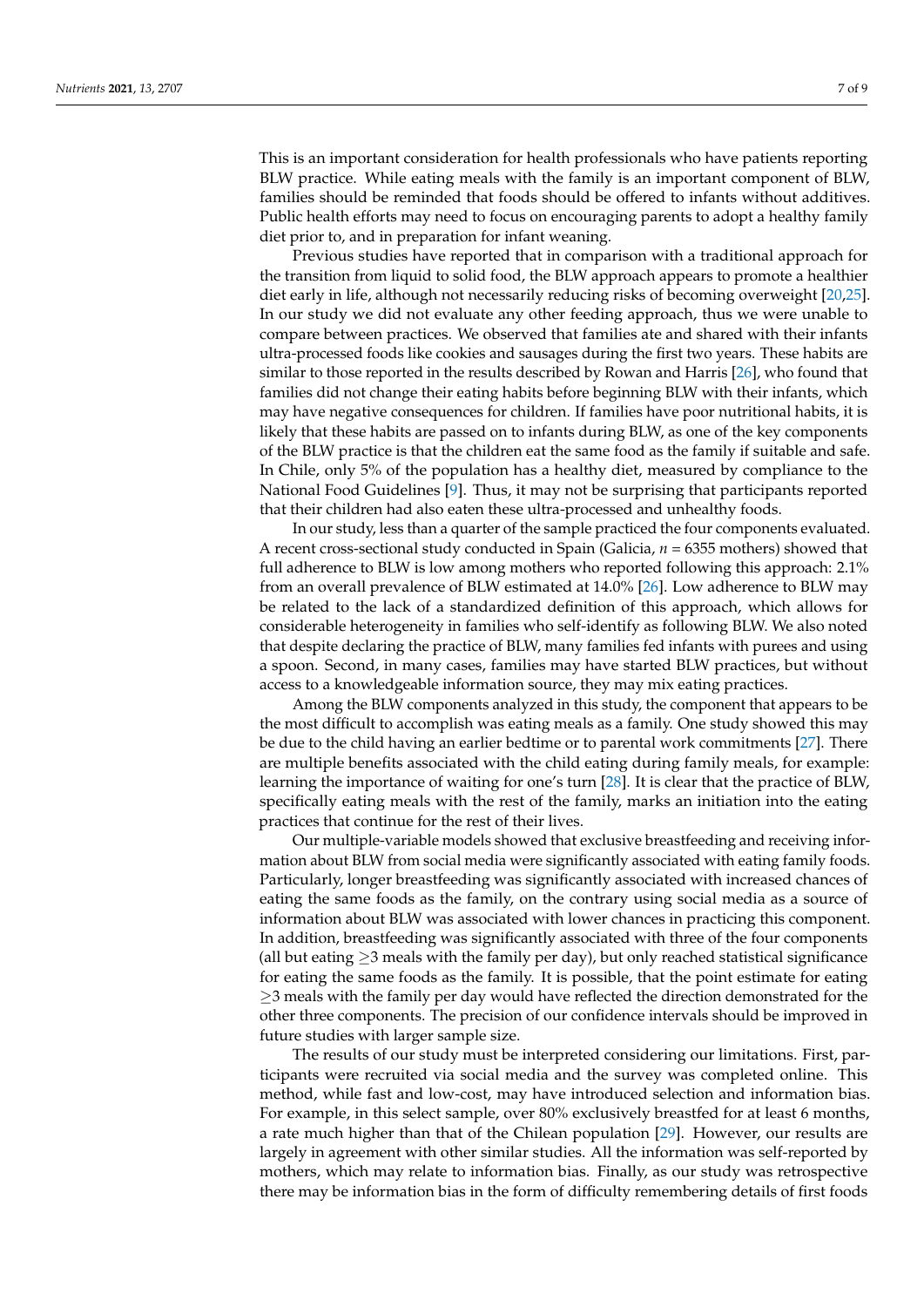among families. This might be especially true for mothers of older infants. In order to minimize bias, questions were presented with several possible alternatives, to help families remember. Our study focused on the first 2 years, future studies may consider sub-analyses by age of infant, as some habits may change over time (i.e., adding salt to foods may be more common among mothers of older infants).

## **5. Conclusions**

Our findings showed that, among families who self-reported practicing BLW, about 20% complied with the components of the BLW approach and nutritional quality measured. We observed that unhealthy foods were introduced to infants in the first 2 years of life and salt was added to foods in a third of the sample. BLW is a complementary feeding practice relatively new to Chilean families, which may also be the case in other contexts. More research is needed on pros/cons of the BLW approach in order to best orient health professionals and families. Despite the many benefits attributed to BLW, as observed in the current study, there may be considerable heterogeneity in eating habits among families practicing BLW.

**Author Contributions:** Conceptualization, D.Q.-S. and N.L.; analysis and software, D.Q.-S. and E.B.; writing—original draft: D.Q.-S., B.C. and E.B.; writing—review and editing, D.Q.-S., N.L., B.C. and E.B.; visualization, D.Q.-S. and E.B. All authors have read and agreed to the published version of the manuscript.

**Funding:** All are independent from the funding bodies. Estela Blanco was supported by ANID Beca Doctorado Nacional No 21201332, Chile.

**Institutional Review Board Statement:** The study was carried out in accordance with the guidelines of the Declaration of Helsinki and was approved by the Ethics Committee of the University of Desarrollo Chile, report No.PG 56/2018, dated Agosto 2018.

**Informed Consent Statement:** Informed consent was obtained from all participants.

**Data Availability Statement:** Not applicable.

**Acknowledgments:** The authors would like to thank the families who participated in the study. We appreciate the help of the students Camila Gallardo and Isidora Toledo in the collecting data.

**Conflicts of Interest:** The authors declare no conflict of interest.

#### **References**

- <span id="page-7-0"></span>1. Castillo-Durán, C.; Balboa, P.; Torrejón, C.; Bascuñán, K.; Uauy, R. Alimentación normal del niño menor de 2 años: Recomendaciones de la Rama de Nutrición de la Sociedad Chilena de Pediatría 2013. *Rev. Chil. Pediatr.* **2013**, *84*, 565–572. [\[CrossRef\]](http://doi.org/10.4067/S0370-41062013000500013)
- <span id="page-7-1"></span>2. Rapley, G.; Murkett, T. *Baby-Led Weaning: Helping Your Baby to Love Good Food*; Random House: New York, NY, USA, 2008.
- <span id="page-7-2"></span>3. Rapley, G.; Forste, R.; Cameron, S.; Brown, A.; Wright, C. Baby-led weaning: A new frontier? *ICAN Infant Child Adolesc. Nutr.* **2015**, *7*, 77–85. [\[CrossRef\]](http://doi.org/10.1177/1941406415575931)
- <span id="page-7-3"></span>4. Brown, A.; Lee, M. A descriptive study investigating the use and nature of baby-led weaning in a UK sample of mothers. *Matern. Child. Nutr.* **2011**, *7*, 34–47. [\[CrossRef\]](http://doi.org/10.1111/j.1740-8709.2010.00243.x)
- 5. Cameron, S.L.; Taylor, R.W.; Heath, A.-L.M. Parent-led or baby-led? Associations between complementary feeding practices and health-related behaviours in a survey of New Zealand families. *BMJ Open* **2013**, *3*, e003946. [\[CrossRef\]](http://doi.org/10.1136/bmjopen-2013-003946)
- <span id="page-7-4"></span>6. Townsend, E.; Pitchford, N.J. Baby knows best? The impact of weaning style on food preferences and body mass index in early childhood in a case–controlled sample. *BMJ Open* **2012**, *2*, e000298. [\[CrossRef\]](http://doi.org/10.1136/bmjopen-2011-000298)
- <span id="page-7-5"></span>7. Quintiliano-Scarpelli, D.; Pinheiro-Fernandes, A.C.; Rodriguez-Osiac, L.; Pizarro-Quevedo, T. Changes in Nutrient Declaration after the Food Labeling and Advertising Law in Chile: A Longitudinal Approach. *Nutrients* **2020**, *12*, 2371. [\[CrossRef\]](http://doi.org/10.3390/nu12082371)
- <span id="page-7-6"></span>8. Ministerio de Salud. National Food Survey, Final Report. Available online: [http://web.minsal.cl/sites/default/files/ENCA-](http://web.minsal.cl/sites/default/files/ENCA-INFORME_FINAL.pdf)[INFORME\\_FINAL.pdf](http://web.minsal.cl/sites/default/files/ENCA-INFORME_FINAL.pdf) (accessed on 5 March 2020).
- <span id="page-7-7"></span>9. Fangupo, L.J.; Heath, A.-L.M.; Williams, S.M.; Williams, L.W.E.; Morison, B.J.; Fleming, E.A.; Taylor, B.; Wheeler, B.J.; Taylor, R.W. A baby-led approach to eating solids and risk of choking. *Pediatrics* **2016**, *138*, e20160772. [\[CrossRef\]](http://doi.org/10.1542/peds.2016-0772)
- <span id="page-7-8"></span>10. Brown, A.; Lee, M. Maternal control of child feeding during the weaning period: Differences between mothers following a baby-led or standard weaning approach. *Matern. Child Health J.* **2011**, *15*, 1265–1271. [\[CrossRef\]](http://doi.org/10.1007/s10995-010-0678-4)